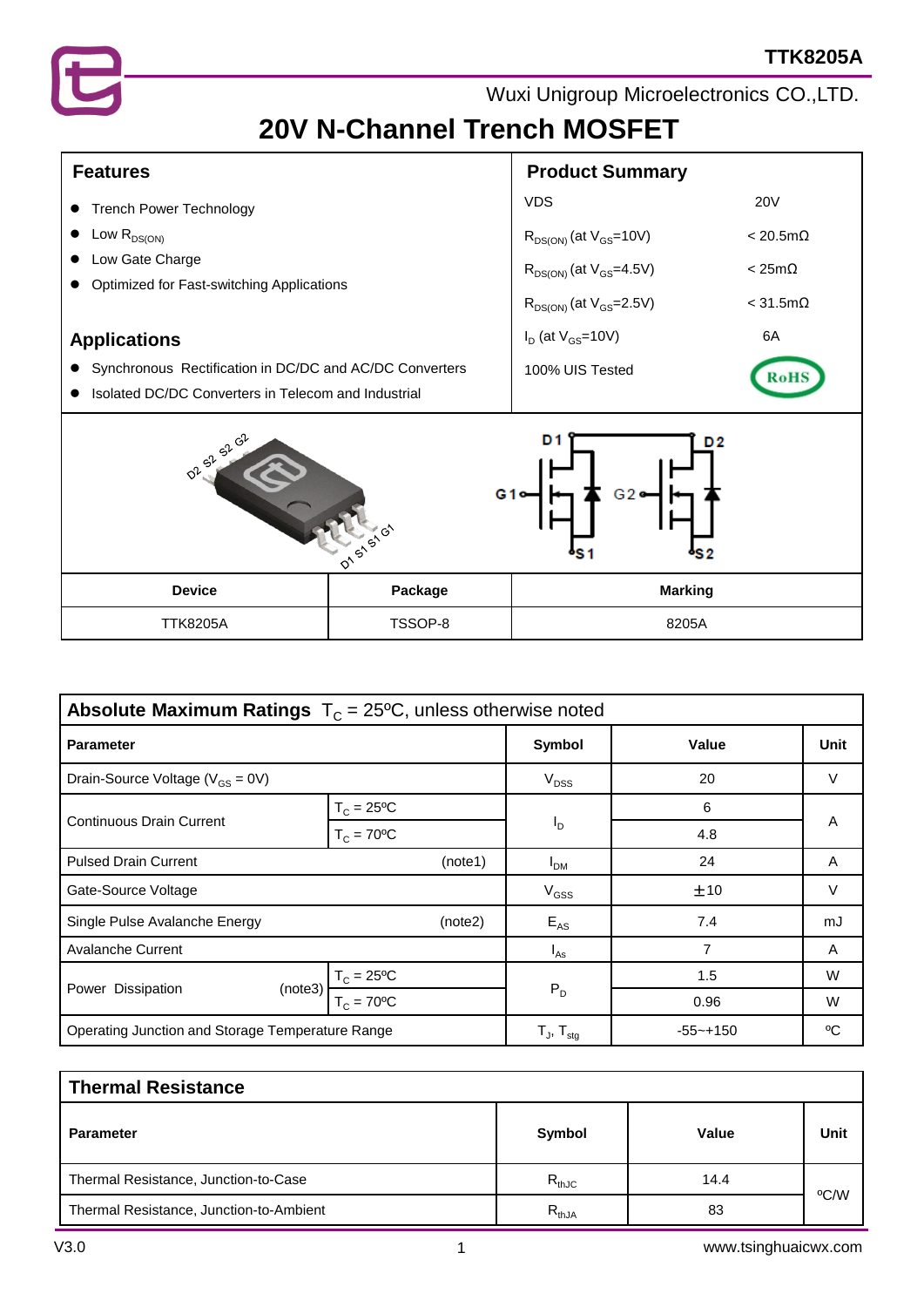| <b>Specifications</b> $T_y = 25^{\circ}C$ , unless otherwise noted |                             |                                                        |                          |      |      |             |  |
|--------------------------------------------------------------------|-----------------------------|--------------------------------------------------------|--------------------------|------|------|-------------|--|
|                                                                    |                             |                                                        | Value                    |      |      |             |  |
| Parameter                                                          | Symbol                      | <b>Test Conditions</b>                                 | Min.                     | Typ. | Max. | <b>Unit</b> |  |
| <b>Static</b>                                                      |                             |                                                        |                          |      |      |             |  |
| Drain-Source Breakdown Voltage                                     | $V_{(BR)DSS}$               | $V_{GS} = 0V$ , $I_D = 250 \mu A$                      | 20                       | Ξ.   | --   | V           |  |
|                                                                    | $I_{DSS}$                   | $V_{DS} = 20V$ , $V_{GS} = 0V$ , $T_{J} = 25^{\circ}C$ | --                       | --   | 1    | μA          |  |
| Zero Gate Voltage Drain Current                                    |                             | $V_{DS} = 20V$ , $V_{GS} = 0V$ , $T_J = 70^{\circ}C$   | --                       | --   | 25   |             |  |
| Gate-Source Leakage                                                | $I_{GSS}$                   | $V_{GS} = \pm 10V$                                     | --                       | --   | ±100 | nA          |  |
| Gate-Source Threshold Voltage                                      | $V_{GS(th)}$                | $V_{DS} = V_{GS}$ , $I_D = 250 \mu A$                  | 0.5                      | 0.7  | 1.2  | $\vee$      |  |
|                                                                    |                             | $V_{GS}$ = 10V, $I_D$ = 3A                             | --                       | 17.0 | 20.5 | $m\Omega$   |  |
| Drain-Source On-Resistance<br>(Note3)                              | $R_{DS(on)}$                | $V_{GS} = 4.5V$ , $I_D = 3A$                           | $\overline{\phantom{a}}$ | 19.5 | 25   | $m\Omega$   |  |
|                                                                    |                             | $V_{GS} = 2.5V$ , $I_D = 3A$                           | --                       | 25   | 31.5 | $m\Omega$   |  |
| Forward Transconductance<br>(Note3)                                | $g_{fs}$                    | $V_{DS} = 5V$ , $I_D = 3A$                             | 7                        | --   | --   | S           |  |
| <b>Dynamic</b>                                                     |                             |                                                        |                          |      |      |             |  |
| Input Capacitance                                                  | $C_{\text{iss}}$            | $V_{GS} = 0V$ ,                                        | --                       | 466  | --   | pF          |  |
| <b>Output Capacitance</b>                                          | $\mathsf{C}_{\mathrm{oss}}$ | $V_{DS} = 10V,$                                        | --                       | 65   | --   |             |  |
| Reverse Transfer Capacitance                                       | $C_{\text{rss}}$            | $f = 1.0$ MHz                                          | --                       | 58   | --   |             |  |
| <b>Total Gate Charge</b>                                           | $Q_{q}$                     |                                                        | --                       | 5.7  | --   |             |  |
| Gate-Source Charge                                                 | $Q_{gs}$                    | $V_{DD} = 10V$ , $I_D = 6A$ ,<br>$V_{GS} = 4.5V$       | --                       | 0.8  | --   | nC          |  |
| Gate-Drain Charge                                                  | $Q_{qd}$                    |                                                        | --                       | 1.4  | --   |             |  |
| Turn-on Delay Time                                                 | $t_{d(on)}$                 |                                                        | --                       | 15   | --   |             |  |
| Turn-on Rise Time                                                  | $t_r$                       | $V_{DD} = 10V$ , $I_D = 6A$ ,                          | --                       | 17   | --   | ns          |  |
| <b>Turn-off Delay Time</b>                                         | $t_{d(\text{off})}$         | $R_G = 2.5\Omega$                                      | --                       | 42   |      |             |  |
| Turn-off Fall Time                                                 | $t_f$                       |                                                        | --                       | 40   | --   |             |  |
| <b>Drain-Source Body Diode Characteristics</b>                     |                             |                                                        |                          |      |      |             |  |
| Continuous Body Diode Current                                      | $I_{\rm S}$                 | $T_c = 25$ °C                                          | --                       | --   | 6    | A           |  |
| <b>Pulsed Diode Forward Current</b>                                | $I_{\text{SM}}$             |                                                        | --                       | --   | 24   |             |  |
| Body Diode Voltage                                                 | $V_{SD}$                    | $T_J = 25$ °C, $I_{SD} = 6A$ , $V_{GS} = 0V$           | ۰.                       | ۰.   | 1.2  | V           |  |

#### **Notes**

- 1. Repetitive Rating: Pulse Width limited by maximum junction temperature
- 2.  $V_{DD} = 20V$ ,  $R_G = 25\Omega$ , Starting T<sub>J</sub> = 25°C
- 3. Pulse Test: Pulse Width ≤ 300μs, Duty Cycle ≤ 1%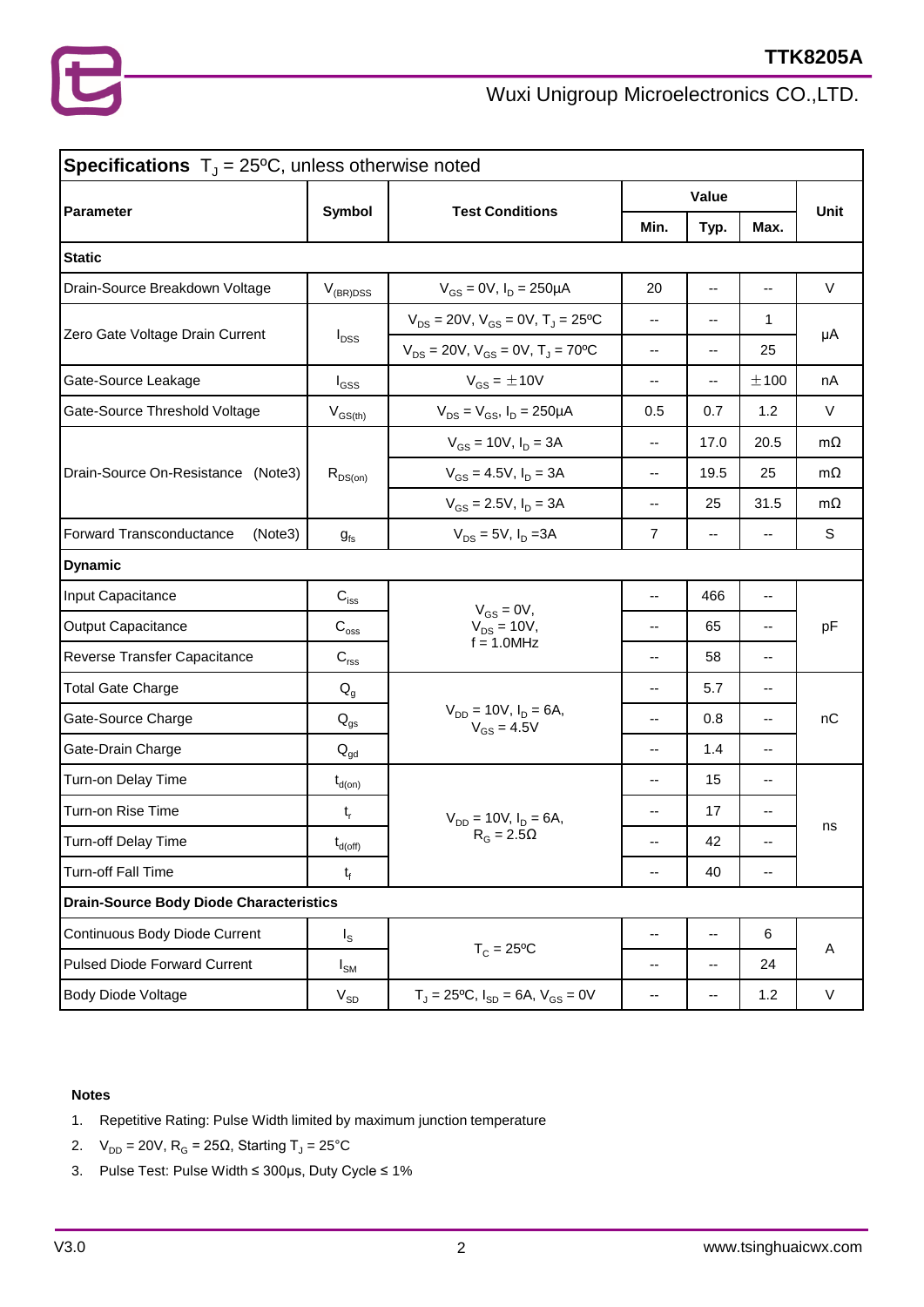

#### **Typical Characteristics**  $T_J = 25$ <sup>o</sup>C, unless otherwise noted

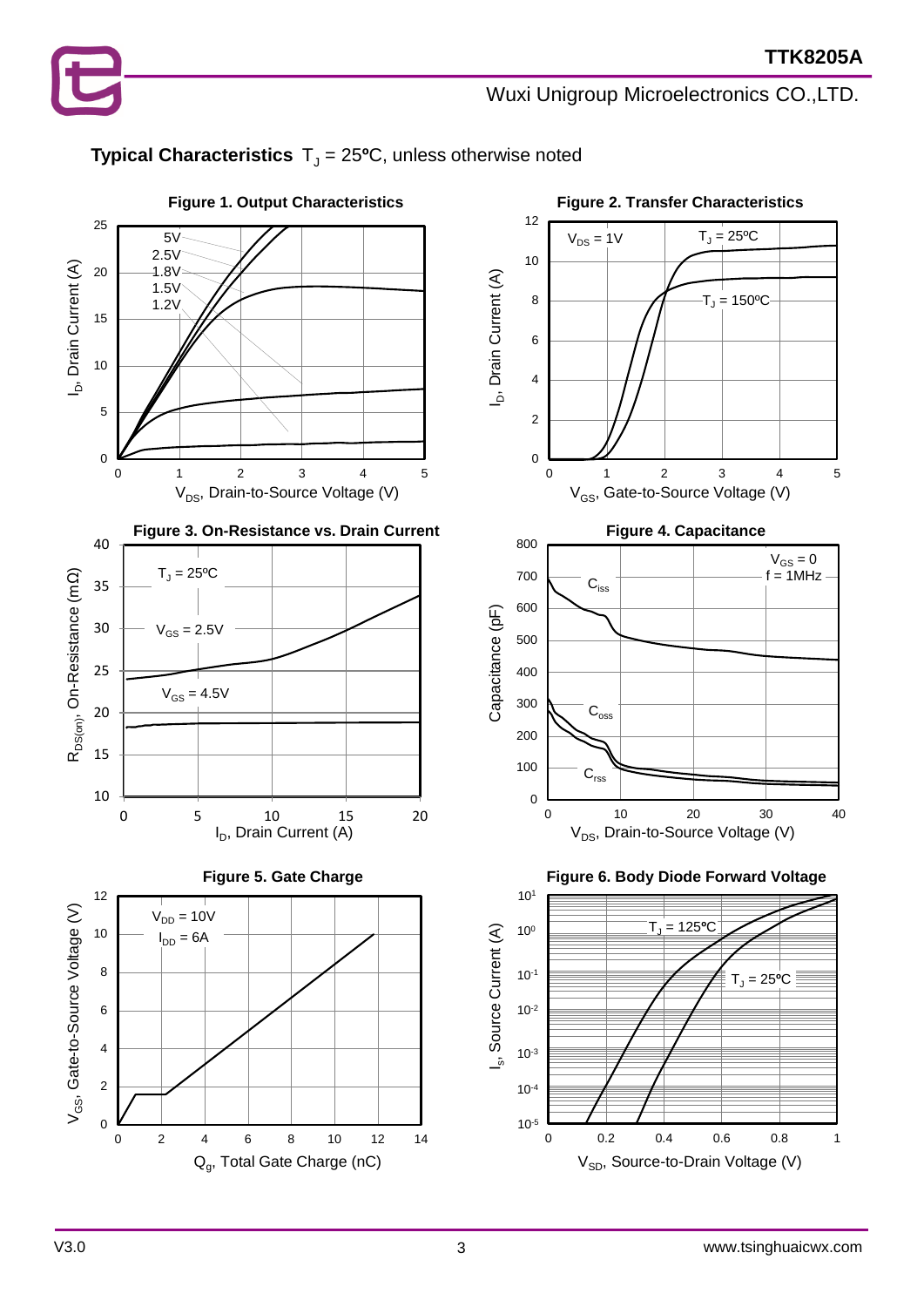



### **Typical Characteristics**  $T_J = 25$ <sup>o</sup>C, unless otherwise noted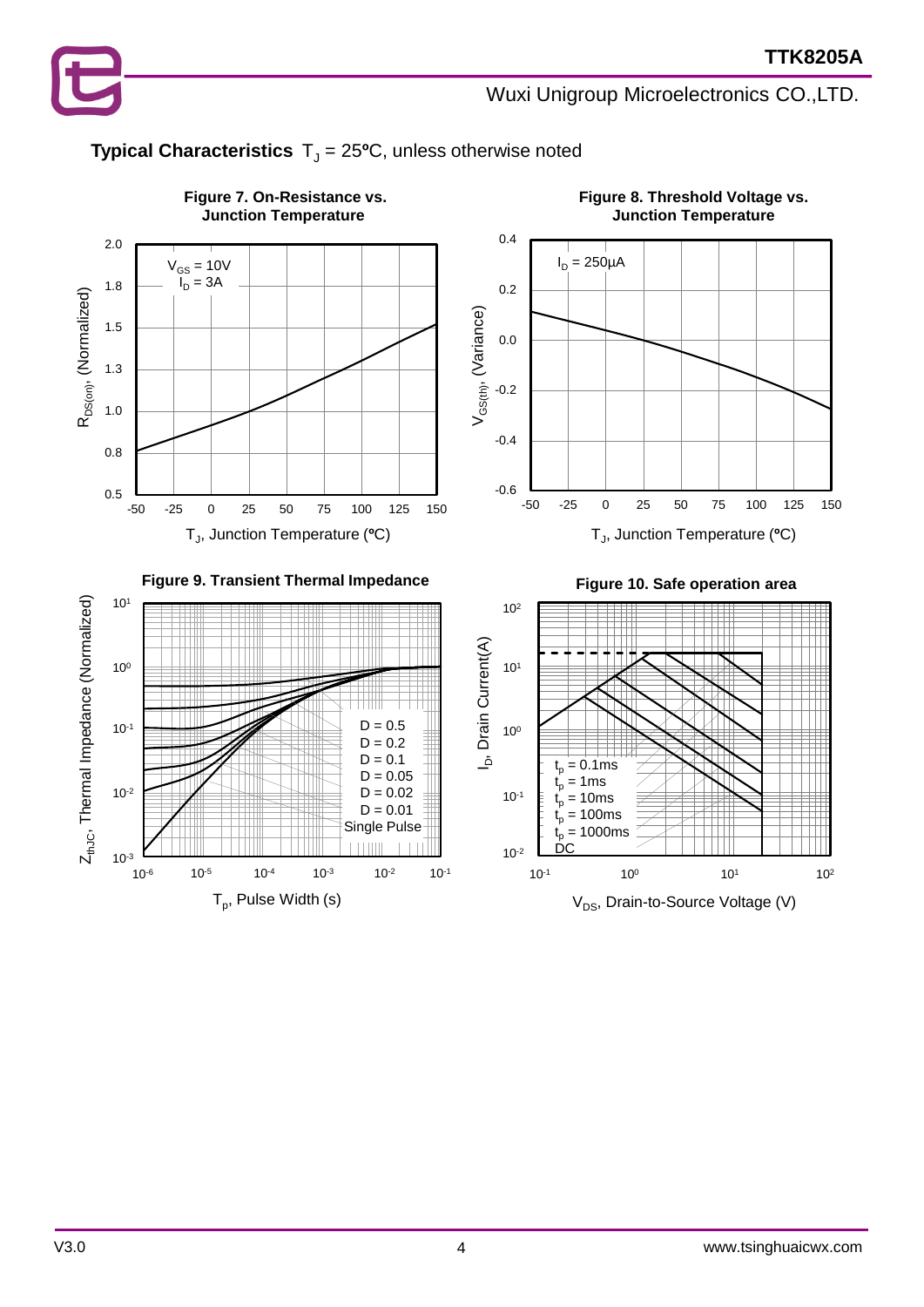



**Figure B**:**Resistive Switching Test Circuit and Waveform**



**Figure C**:**Unclamped Inductive Switching Test Circuit and Waveform**

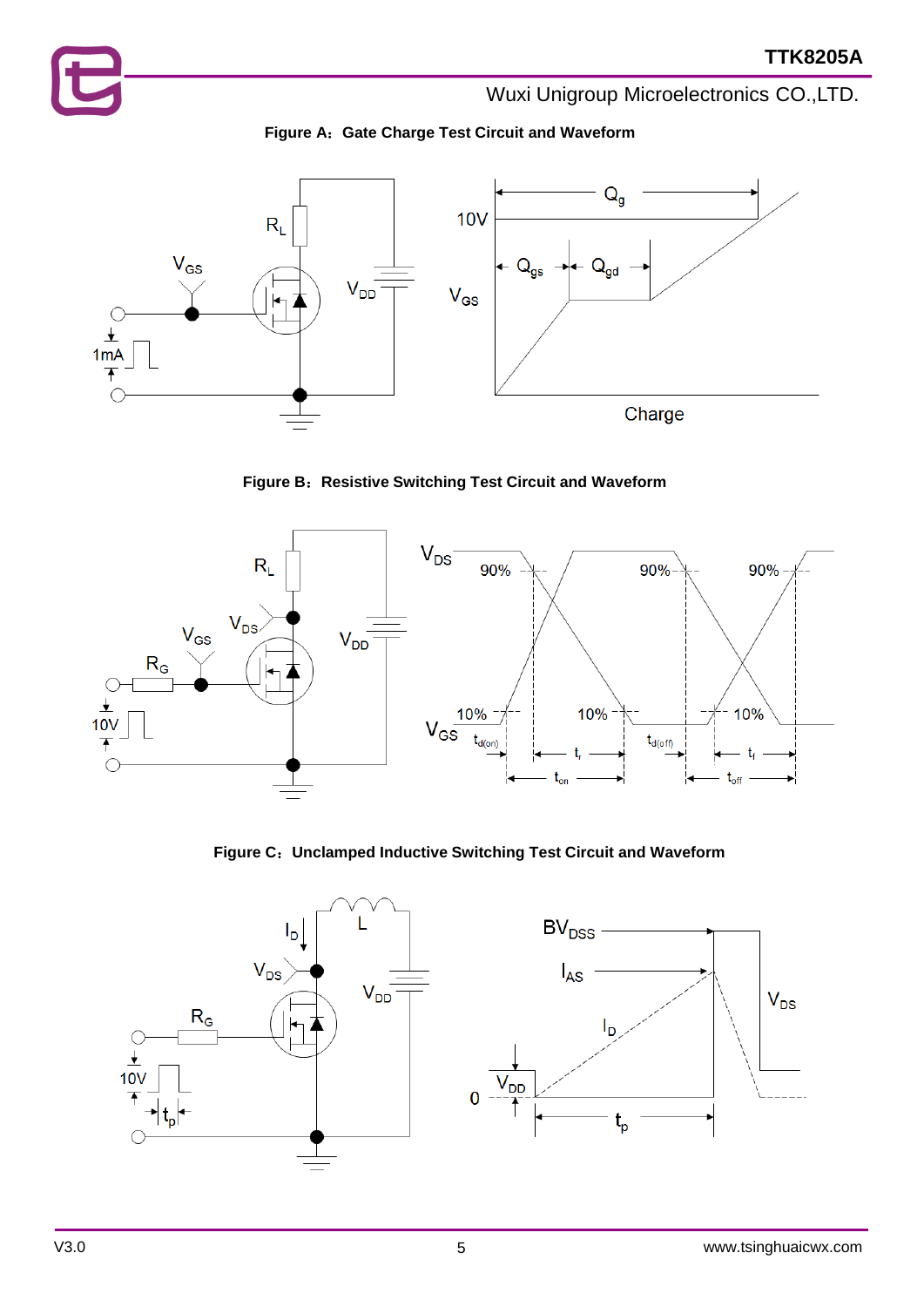





| Symbo1 | Dimensions In Millimeters |       | Dimensions In Inches |       |  |
|--------|---------------------------|-------|----------------------|-------|--|
|        | Min                       | Max   | Min                  | Max   |  |
| D      | 2.900                     | 3.100 | 0.114                | 0.122 |  |
| Е      | 4.300                     | 4.500 | 0.169                | 0.177 |  |
| ь      | 0.190                     | 0.300 | 0.007                | 0.012 |  |
| c      | 0.090                     | 0.200 | 0.004                | 0.008 |  |
| E1     | 6.250                     | 6.550 | 0.246                | 0.258 |  |
| A      |                           | 1.200 |                      | 0.047 |  |
| A2     | 0.800                     | 1.000 | 0.031                | 0.039 |  |
| A1     | 0.050                     | 0.150 | 0.002                | 0.006 |  |
| e      | $0.65$ (BSC)              |       | 0.026(BSC)           |       |  |
| L      | 0.500                     | 0.700 | 0.020                | 0.028 |  |
| н      | 0.25(TYP)                 |       | 0.01(TYP)            |       |  |
| θ      | 1 °                       | 7.°   | $1^{\circ}$          | 7°    |  |